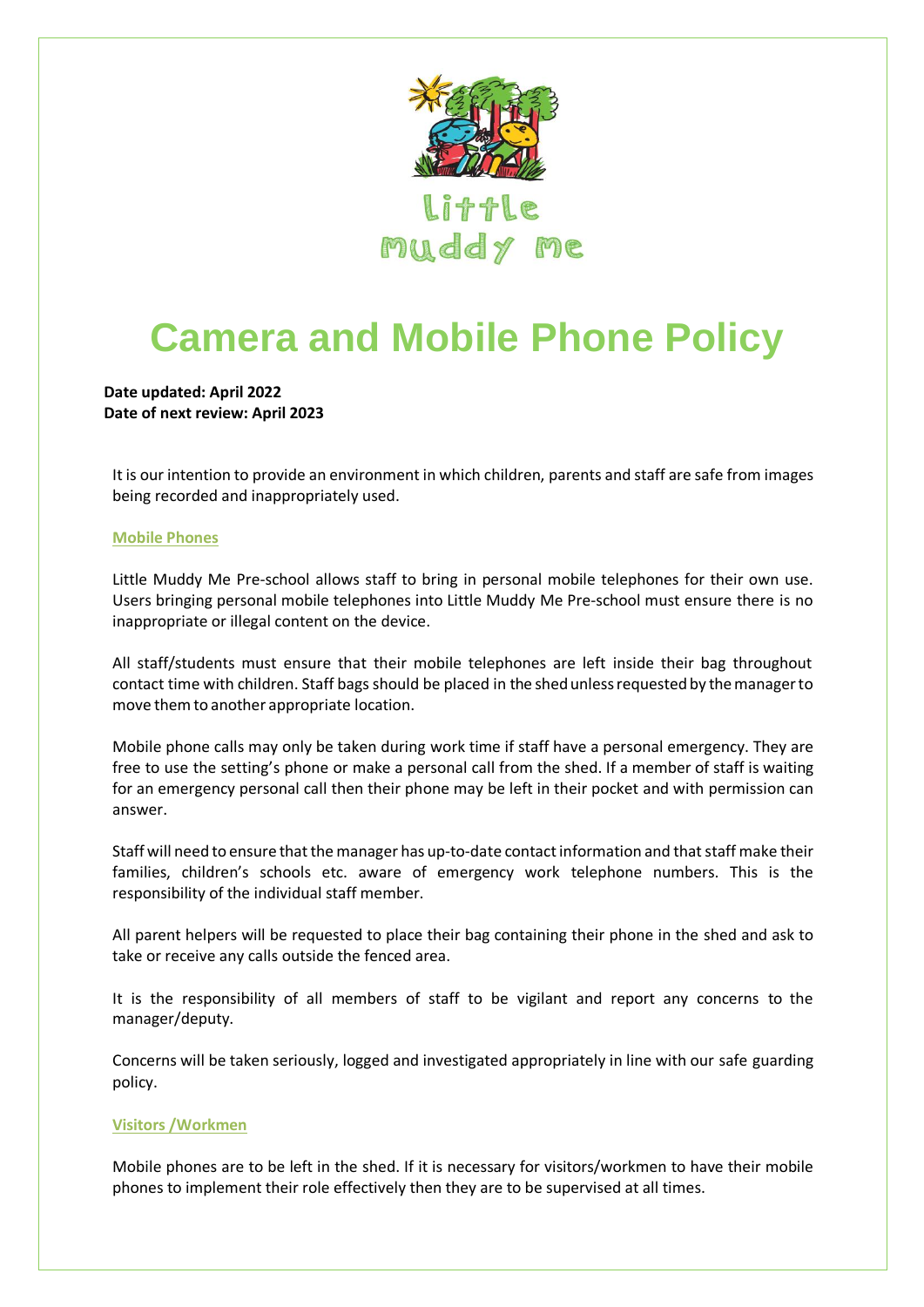Parents are asked to please keep your phones put away whilst in the boundary of the forest. If you need to take personal calls then we would please ask you to go outside of the main gate.

### **Cameras**

Photographs are taken for the purpose of recording a child or group of children participating in activities or celebrating their achievements. They are an effectiveform of recording their progression in the Early Years Foundation Stage and on Tapestry. They may also be used on our website and/or by the local press with permissionfrom the parents.

However, it is essential that photographs are taken and stored appropriately to safeguard the children in our care. Only the designated Little Muddy Me Pre-school cameras/iPads are to be used to take any photos within the setting or on outings. Images taken on this camera must be deemed suitable without putting the child/children in any compromising positions that could cause embarrassment or distress. Allstaff are responsible for the location of the cameras and iPads; all of which must be locked away as instructed by the manager.

Images taken and stored on the camera/iPad must be downloaded onto Tapestry as soon as possible, ideally once a week and then deleted.

Under no circumstances must cameras of any kind be taken into the toilet area without prior consultation with the manager.

If photographs need to be taken in the toilet area i.e. photographs of the children washing their hands, then the manager must be asked first and staff to besupervised whilst carrying out this kind of activity. At all times the camera must be placed in a prominent place where it can be seen.

# **Productions/Outings**

Photographs may be taken during productions/outings if permission has been granted by the manager, as occasionally there are restrictions for safety reasons. If permission is granted, then photographs are only for parental/carer's personal use and must not be placed on any social network sites. Failure to adhere to the contents of this policy will lead to disciplinary/safeguarding procedures being followed.